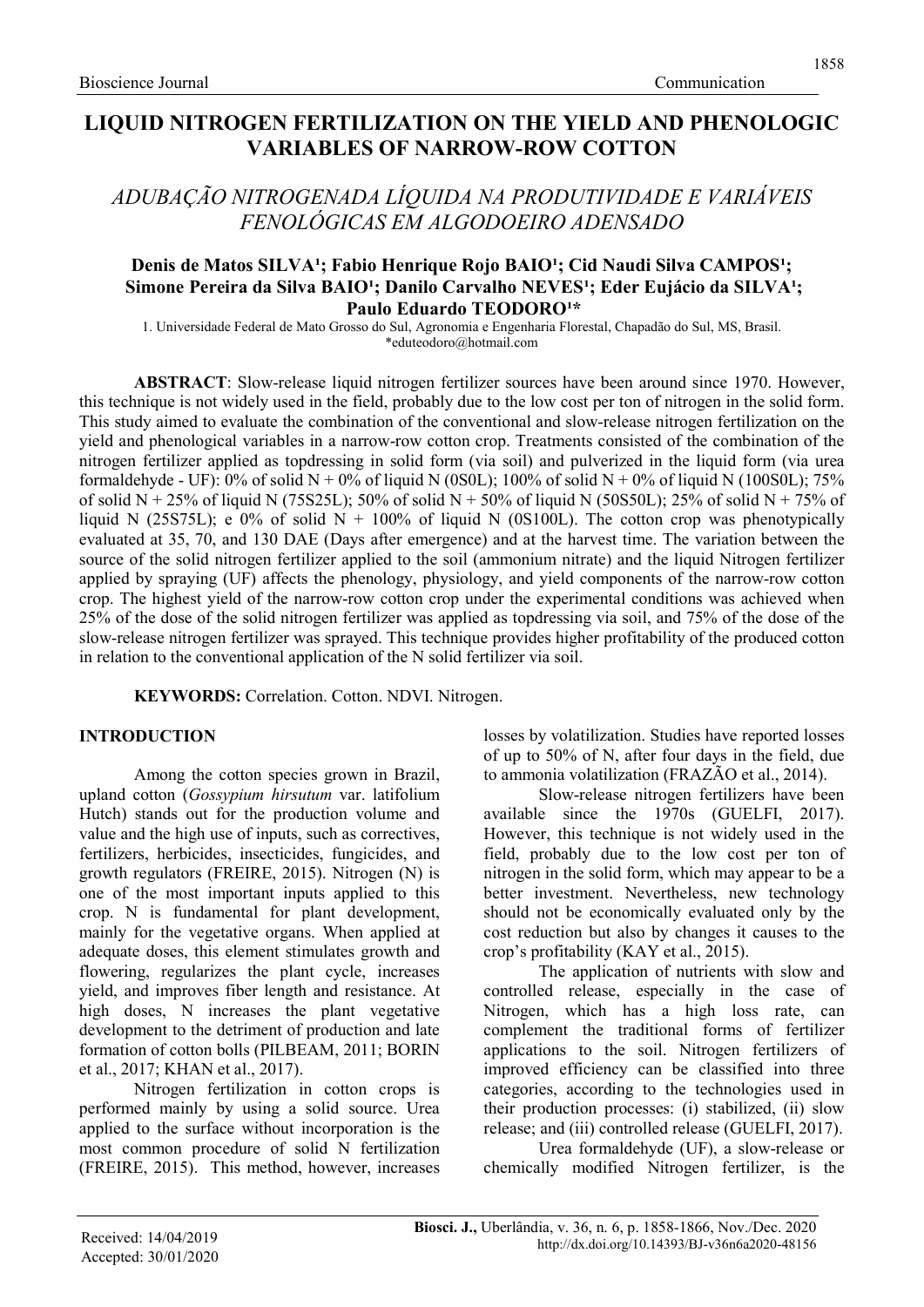condensed product of urea and aldehydes (YAMAMOTO et al., 2016). The availability of N from slow-release fertilizers may depend on the decomposition of the polymer chains into  $CO<sub>2</sub>$  and NH3 by the microbiological activity. However, some scientific controversy is still observed in its metabolic pathway (NARDI et al., 2018). Soil properties and environmental factors, such as the clay content, pH, moisture, and temperature, affect the N decomposition and release from this category of nitrogen fertilizers (GUELFI, 2017).

However, is it possible that the cotton yield of the second harvest differs based on the variation of the source and doses applied? The amount of N to be applied to the cotton crop should be divided into sowing and two topdressings, mainly in areas with the conventional crop management system and/or sandy soils with low organic matter content (KHAN et al., 2017). According to Borin et al. (2017), the N sufficiency level is expected to change, which may require adjustments for the cotton crop in the second harvest. Thus, new studies in different environments and with current cultivars are necessary to establish new standards in the second harvest.

The appropriate N fertilization affects the phenology of the cotton crop in several aspects, such as yield and qualitative traits. Plants with larger leaf area resulting from higher N supply may provide greater light interception, increasing the photosynthesis and biomass, affecting qualitative variables of production, such as micronair and fiber length (PILBEAM, 2011; MOTOMIYA et al., 2014).

N supply and the increase of plant mass in cotton are closely correlated, which can be indirectly measured by vegetation indices (VI), such as the Normalized Difference Vegetation Index (NDVI) (MOTOMIYA et al., 2014; SOUZA et al., 2017). Thus, remote sensing techniques have been improved for they provide precise and valuable information owing to their potential of measuring phenological variables and detecting both temporal and spatial variability (RAPER; VARCO, 2015).

Studies on the effects of Nitrogen fertilizer, mainly by the combination of conventional and slow-release fertilizers, on the phenology of the second-harvest narrow-row cotton, are still scarce. This study aimed to evaluate the combination of conventional and slow-release nitrogen fertilizers on yield and phenological traits of a narrow-row cotton crop.

#### **CONTENTS**

This study was carried out during the second harvest of the 2012 agricultural year, at the Amambaí Farm, Chapadão do Céu/GO, located at 18°33'89"S and 52°60'53"W, at approximately 850 m asl. According to the Köppen's classification, the climate of the region is rainy tropical, with wet summer and dry winter (Aw). The soil is classified as Dystrophic Clayey Red-Yellow Latosol (SANTOS et al., 2013). The rainfall recorded during the cultivation is shown in Figure 1. Cotton was cultivated as the second harvest by sowing cultivar FiberMax on 01/10/2012, at a spacing of 0.45m between rows, and a target population of 150 thousand plants per hectare. Each plot (experimental unit) was composed of twenty-five 10m-long plant rows. Evaluations considered only the three central rows.



Figure 1. Monthly rainfall evaluation in Chapadão do Céu/GO, measured by an automatic weather station located on the farm.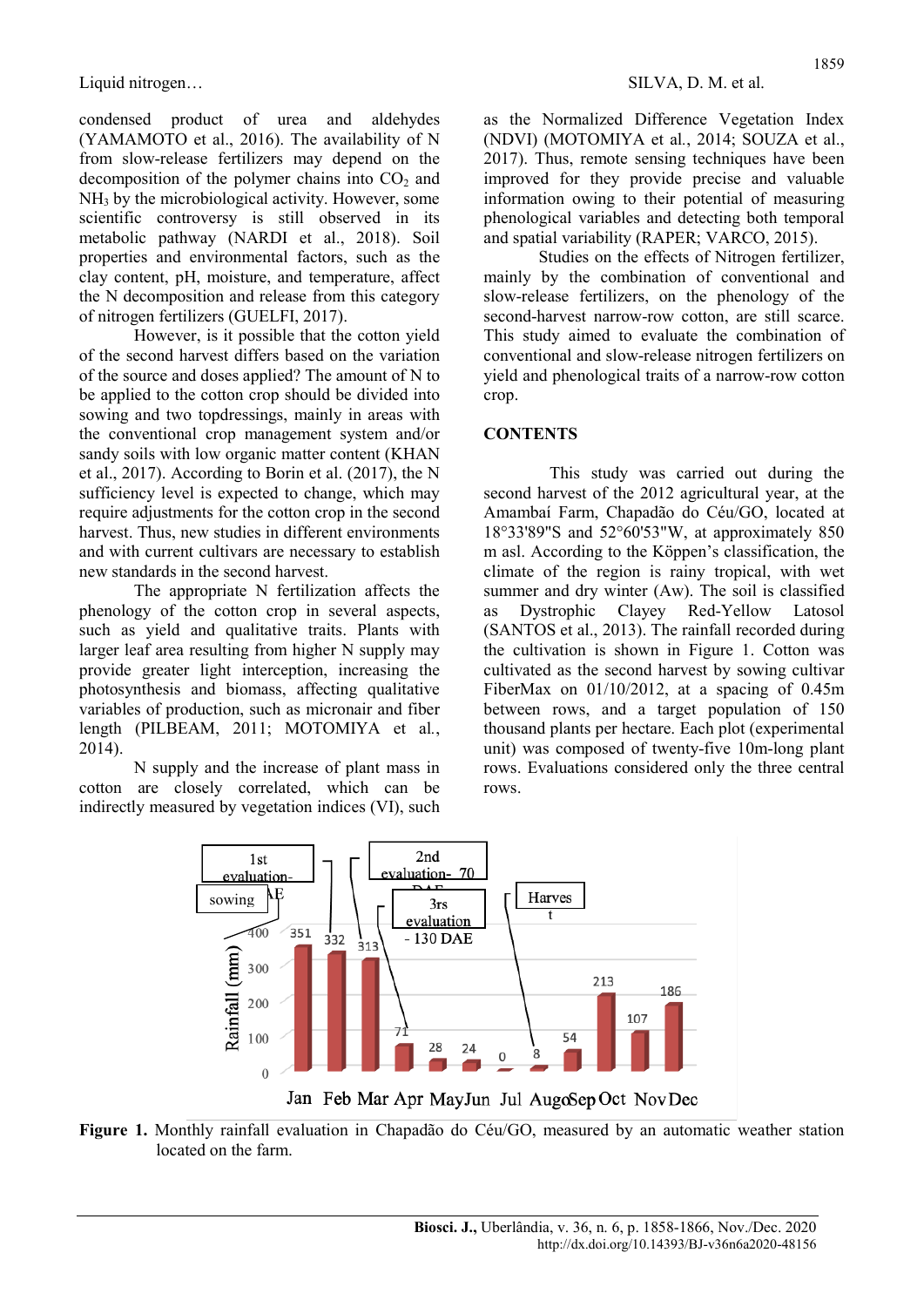Before the installation, soil samples were collected at the 0-0.20 m depth layer for chemical analysis (Table 1). The soil is characterized as clayey and has no fertility problems that could compromise the experimental results.

|  |  | Table 1. Results of soil analysis in the experimental area. |  |
|--|--|-------------------------------------------------------------|--|
|  |  |                                                             |  |

|                   |     |             |  |                                                                          | Org. |  |  |                   | Base                                                            |
|-------------------|-----|-------------|--|--------------------------------------------------------------------------|------|--|--|-------------------|-----------------------------------------------------------------|
|                   |     |             |  |                                                                          |      |  |  |                   | ph CEC Ca+Mg Ca Mg K P(meh) Mat. Cu Fe Mn Zn Na Clay Saturation |
| CaCl <sub>2</sub> |     | $cmolcdm-3$ |  | $mgdm^{-3}$ $gdm^{-3}$ $mgdm^{-3}$                                       |      |  |  | $\text{gdm}^{-3}$ | $\%$                                                            |
| 5.1               | 8.5 | 2.4         |  | $1.9 \t0.5 \t56.3 \t11.6 \t23.6 \t1.5 \t49.9 \t33.1 \t2.7 \t1.0 \t425.6$ |      |  |  |                   | 49.7                                                            |

The experiment was carried out in a randomized blocks design, with six treatments and five replications. The treatments consisted of the combination of the percentage of the nitrogen fertilizer applied as topdressing in the solid form via soil and in the liquid form via sprayer: 0% of solid  $N + 0\%$  of liquid N (0S0L); 100% solid  $N + 0\%$ liquid N (100 ml); 75% N solid + 25% liquid N  $(75S25L)$ ; 50% solid N + 50% liquid N (50S50L); 25% N solid + 75% liquid N (25S75L); and 0% N solid +  $100\%$  liquid N (0S100L). A single nitrogen recommendation of 110 kg  $ha^{-1}$  was used during cultivation for all treatments (Freire, 2015), except for the control treatment, which received the N dose only at sowing. The solid nitrogen fertilizer applied was ammonium nitrate (27% N). The liquid nitrogen fertilizer applied by spraying (UF) was Nitamin® (33% N), characterized by the manufacturer for the slow-release of N.

At sowing,  $15 \text{ kg ha}^{-1}$  of nitrogen and  $81 \text{ kg}$ ha<sup>-1</sup> of phosphorus were applied in the furrow, and 90  $kg$  ha<sup>-1</sup> of potassium chloride was broadcasted. Moreover, the topdressing nitrogen fertilization was divided into two applications: ½ of the dose was applied at 25 DAE and ½ of the dose was applied at 45 DAE. The liquid fertilizer was applied using a  $CO<sub>2</sub>$  pressurized coastal sprayer (Herbicat), with a 3 m spray boom and six tips (0.5 m apart). The application rate was of  $120$  Lha<sup>-1</sup>, with a constant speed of  $4 \text{ km h}^{-1}$ . The hydraulic tips used in the sprayer were Jacto, model ADI 11001. The working pressure was 400 kPa (58 PSI), generating droplets with average Volume Median Diameter. The other agricultural inputs were applied according to the monitoring of the crop and the standards for pest control and disease in the region (FREIRE, 2015).

The cotton crop was phenologically evaluated at 35, 70, and 130 DAE and at the harvest time. The following phenological traits were evaluated: mean stem diameter, plant height, total N content in the leaf, chlorophyll content in the leaf, number of bolls per plant, number of branches per plant, NDVI, and yield.

NDVI was measured at 70 DAE using a Trimble GreenSeeker® RT100 active optical sensor. The sensor was manually loaded onto the planting rows and collected one point every 0.1 seconds. The evaluations of the NDVI means for each plot were calculated using the software ESRI ArcGIS v10.5; thus, the experimental plots were georeferenced. The stem diameter was measured by a digital caliper (Instrutemp). Plant height was measured by the distance from the ground to the last shoot on the main stem.

To determine the total N content, five leaves per plant were collected in five plants of the three central rows of each experimental plot. The blades of the fifth leaf of the main stem were collected. Leaves were washed in distilled water, dried in a forced-air-circulation, ground, and subject to sulfur digestion in the laboratory. All the bolls of the three central rows of each plot were weighed to determine the cotton boll yield.

Data were subject to analysis of variance and means comparison by the Tukey's test at the 5% of probability. Then, a multivariate analysis was carried out using canonical variables to investigate the interrelationship between variables and treatments, using free software Rbio (BHERING, 2017).

The economic analysis was carried out comparing the results of the trial field and control field, extrapolating to the total area of 1,000 ha of the farm. The methodology to calculate the cost production and profit is based on the partial budget analysis (KAY et al., 2015). The factors considered in the production system were variable materials consumed throughout the production process by altering the treatments and yield. The partial budget analysis estimates the effect of new technology on the existing productive structure, i.e., only the costs and revenue that change with the introduction of the new technology were estimated.

Table 2 shows the mean of the observations of the experimental variables and the F test obtained with the cultivation of the narrow-row cotton. All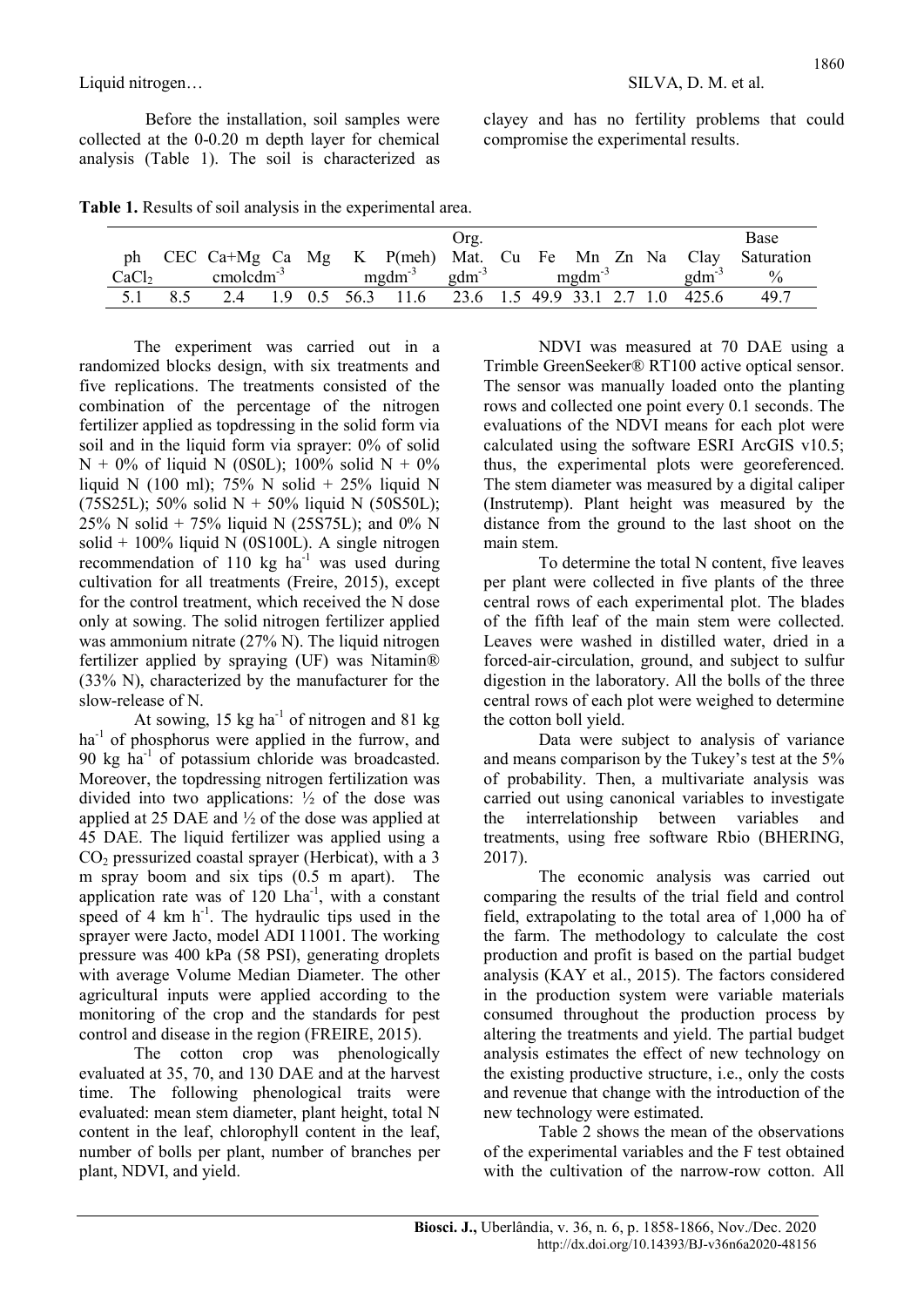the variables had significant statistical difference (p <0.05) between treatments. Therefore, cotton plants showed phenological differences, depending on the treatments applied. The low data variance led to the low coefficients of variation. The variable yield had the highest coefficient of variation (7.37%). A higher coefficient of variation is expected for this variable (AHSAN et al., 2015), as many other factors affect cotton crop yield other than N fertilization, such as genetic variability. However, this low coefficient of variation demonstrates<br>adequate phytosanitary practices between adequate phytosanitary practices between treatments.

| Table 2. Mean of the experimental variables and F test obtained in the cultivation of the narrow-row cotton. |  |
|--------------------------------------------------------------------------------------------------------------|--|
|--------------------------------------------------------------------------------------------------------------|--|

| Variable                                      | Mean    | Fc        | $CV\%$ |
|-----------------------------------------------|---------|-----------|--------|
| Number of bolls per plant                     | 13.14   | $14.02*$  | 4.59   |
| Stem diameter at 130 DAE (mm)                 | 14.33   | $16.85*$  | 7.07   |
| Plant height at 70 DAE (m)                    | 0.62    | $0.05*$   | 5.18   |
| Plant height at the harvest time $(m)$        | 1.41    | $6.42*$   | 4.96   |
| Number of branches per plant                  | 20.55   | $26.47*$  | 2.82   |
| Chlorophyl content( $\mu$ gcm <sup>-2</sup> ) | 24.21   | $51.12*$  | 5.07   |
| N leaf content $(g kg^{-1})$                  | 46.53   | $6.71*$   | 5.57   |
| <b>NDVI</b>                                   | 0.766   | $0.0003*$ | 2.40   |
| Yield $(kg ha^{-1})$                          | 3629.09 | 317.98*   | 7.37   |

Figure 2 shows that the treatment with 75% solid  $N + 25\%$  liquid N (75S25L) resulted in the highest yield among all treatments, with a mean of 4.576.5  $kg$  ha<sup>-1</sup>. The control treatment, without N applied as topdressing, regardless of the formulation, resulted in the lowest yield (2.905.8 kg  $ha^{-1}$ ) and was statistically equal to the treatment to which 100% N was applied via solid fertilizer  $(3.302, 7 \text{ kg ha}^{-1})$ . The quadratic response of cotton seed yield was observed in function of liquid fertilizer ratios (Figure 3). Yield had a quadratic response, with maximum value obtained when using 77.4% of liquid fertilizer. According to Borin et al. (2017), increasing doses of Nitrogen have a significant effect on the leaf nutrient content and yield of the cotton crop.



Figure 2. Variability of the cotton yield measured for all treatments, in which xSyL means from 0 to 100% solid (S) N fertilizer or liquid (L) N fertilizer. Different letters in the treatments differ from each other by the Tukey's test at the 5% probability.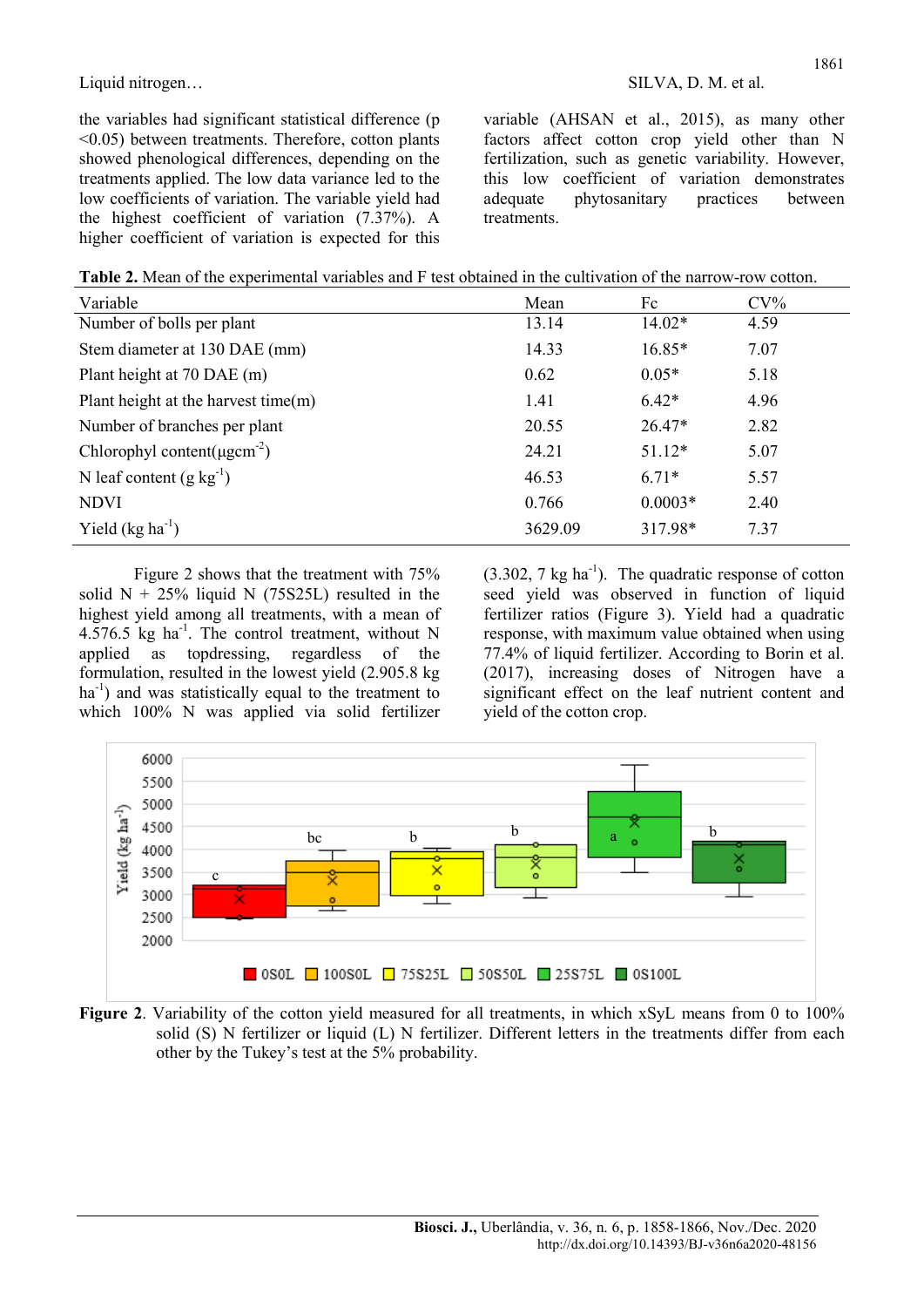

Figure 3. Cotton yield measured in all treatments in relation to the increase of the proportion of the liquid fertilizer applied in combination with the solid fertilizer, in which 110 kg ha<sup>-1</sup> of N was applied to all the treatments.

Treatments which received a higher amount of N applied via solid fertilizer to the soil tended to lower yield means, most probably due to the higher N losses to the environment. According to Souza et al. (2017), losses by leaching and denitrification can reach up to 70% of the N applied, especially when urea is used. Nitrogen applied as liquid fertilizer (via UF) has a slow release and the fertilizer applied via soil is readily available to the plant. However, the latter is highly susceptible to leaching and losses (FLORIO et al., 2016). Cotton yield reduced in the treatment that received 100% of the dose of N applied via UF. This result might have been due to the excess of N availability to the crop since the academic base for N application as topdressing is experimentally carried out with solid fertilization via soil and not with liquid N via slow-release UF. N excess causes the excessive growth of the shoots and compromises its management, mainly for growth regulator applications (MOTOMIYA et al., 2014). Thus, further scientific studies should be carried out aiming at the recommendation of the ideal N dose applied via liquid spraying of slow release fertilizers to cotton crops. According to Frazão et al. (2014), the use of N fertilizers that are more modern than urea led to higher N content in the leaf and higher yields.

Figure 4 shows a linear and positive correlation between the cotton seed yield and the NDVI vegetation index measured at 90 DAE. Therefore, the vegetation index allowed inferring the cotton yield even before harvesting. Thus, cotton yield increases in function of the nitrogen fertilization. This is because N applied via liquid UF increases plant mass, which enables measuring this gain by multispectral sensors (RAPER; VARCO, 2015). Moreover, plants with low N supply have low shoot growth, high root-shoot ratio, and low net growth, affecting crop yield (PILBEAM, 2011).



Figure 4. Linear correlation between NDVI measured at 90 DAE and cotton yield.

The regression model between cotton yield and NDVI had a coefficient of determination of 52.2%. Baio et al. (2018) studied the relationship between yield and NDVI in several cotton crops and verified that the increase in the NDVI variability, indicated by the CV of this vegetation index within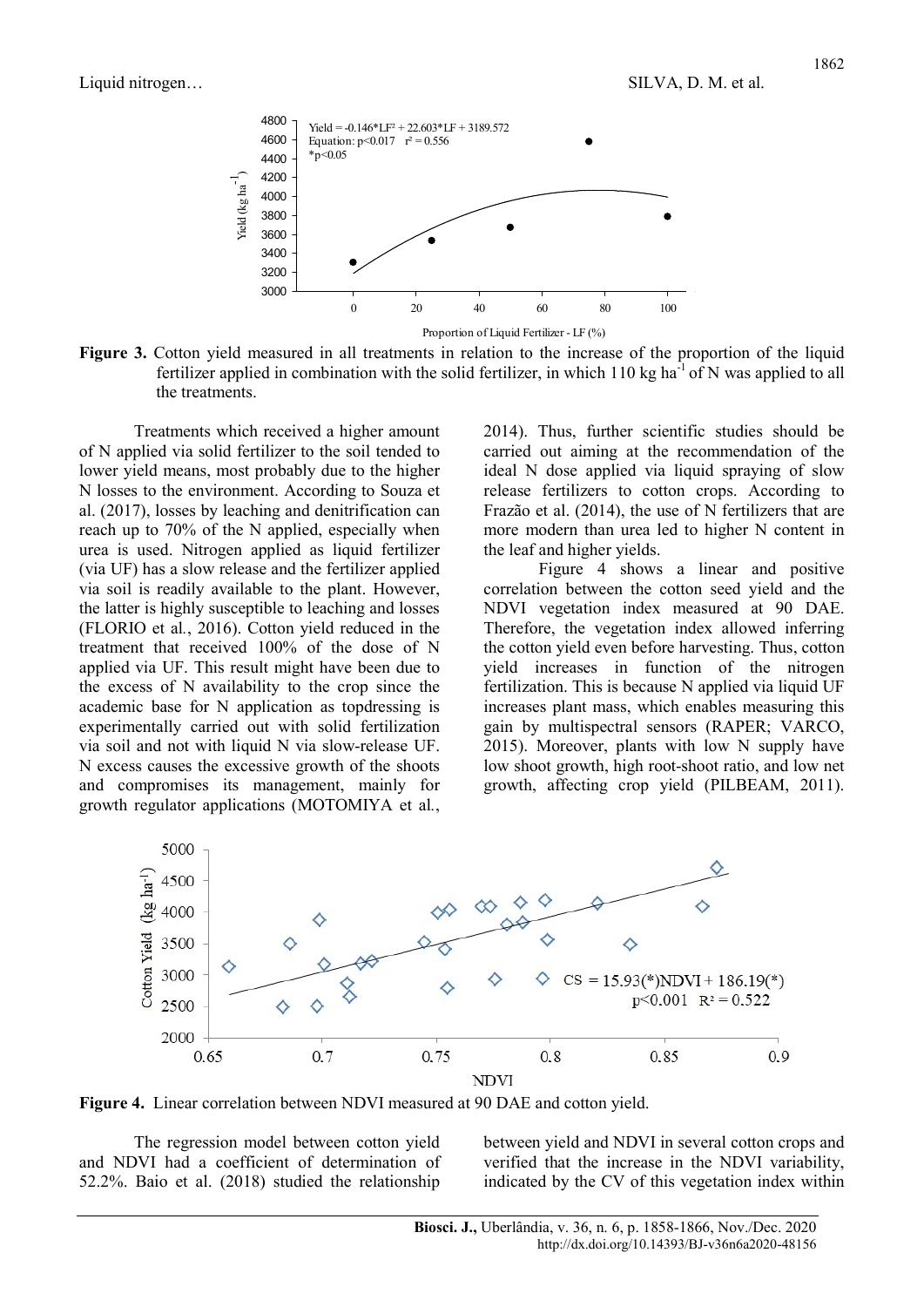the field, decreases the mean cotton yield. The variability found in the present study may have been due to the application of the different treatments, which resulted in different mean yields. Thus, this study indicates the need for experiments that evaluate the management of nitrogen fertilization in cotton crops using a multispectral optical sensor to measure the NDVI. This technique can be used to reduce the production cost by applying the required amount of N according to the variability of the vegetation index since fertilizers are one of the most costly inputs for the cotton crop.

The canonical variables analysis revealed that the sum of the first two variables ranged from 96.2 to 99.9, which is much higher than the minimum of 70% (Figure 5), demonstrating the credibility of the analysis' result (BHERING, 2017). Treatments showed a close relation with yield from the increase of the N dose applied as liquid fertilization (UF). Also, the treatment that used 25% in solid form and 75% in the liquid form (25S75L) had the highest yield increase. Thus, this treatment was the one that most affected the cotton crop yield. It also had the highest relation with the variables liquid nitrogen, NDVI, number of branches per plant, and stem diameter. Similar results were found by Souza et al. (2017), which showed the positive relationship between NDVI and cotton phenological variables, such as number of branches and bolls per plant.



Figure 5. Canonical variables analysis for the results of treatments applied via solid (S) and liquid (L) nitrogen source, and combinations of both sources (0, 25, 50, and 100%), according to the phenological variables (A), physiological variables (B), and yield components (C): Yield; NDVI; N\_Leaf - liquid N content; N\_Br - number of branches per plant; C\_1 and 2 - Chlorophyll 1 and 2;  $\overline{D}$  – plant stem diameter; and H\_35, 70, 130 and Harv - plant height corresponding to the to DAE and plant height at the harvest time.

The canonical variables analysis demonstrated that the control treatment (0S0L) is not associated with any of the variables evaluated. Treatments which received higher N doses via solid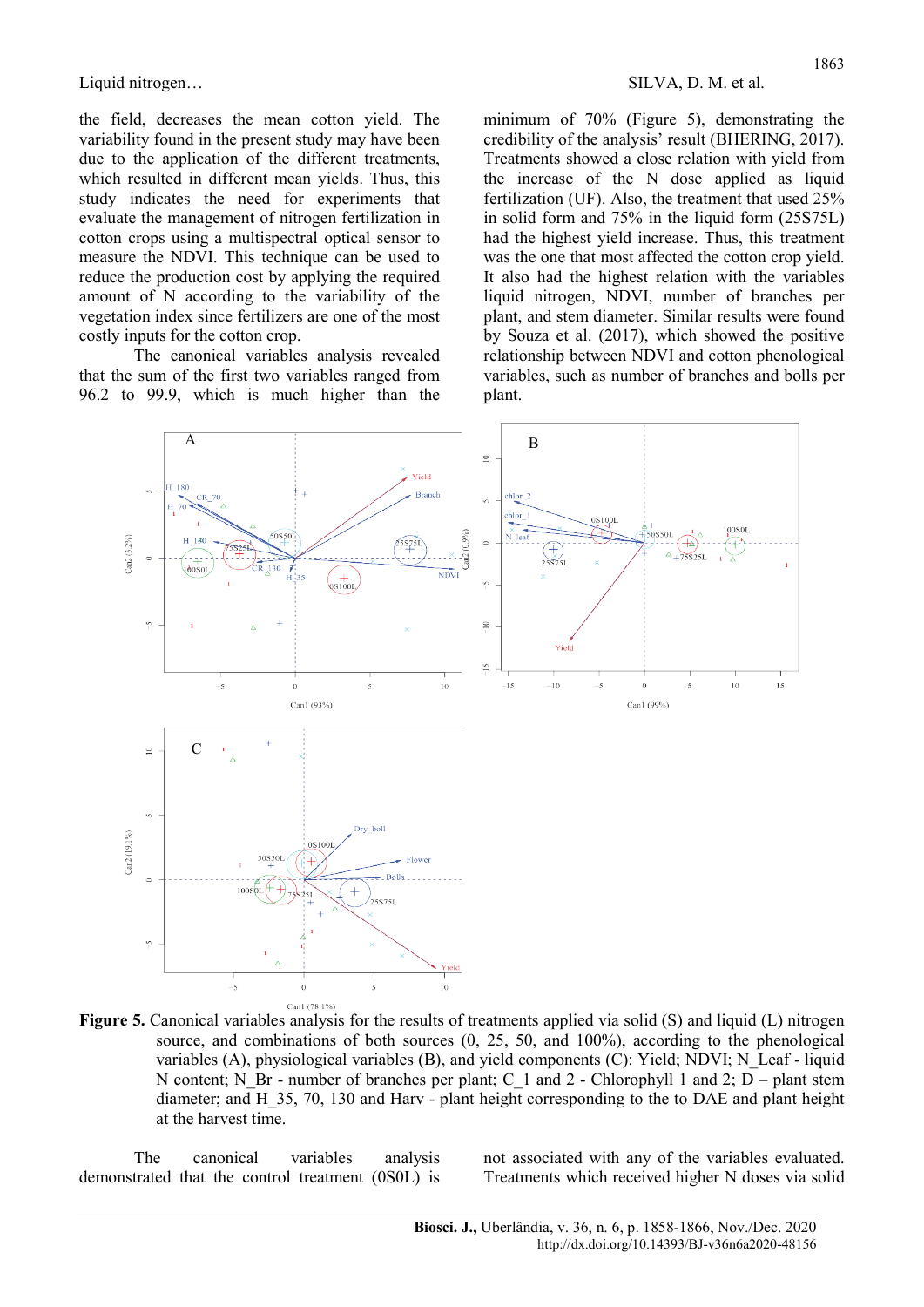fertilization (100S and 75S) had higher plant height values. According to Luo et al.  $(2015)$ , combination of liquid application and application via soil of a nitrogen fertilizer led to better results in cotton growth than the methods applied individually.

Partial budget analysis (Table 3) reflects the expected average annual changes in economic revenues and expenses per hectare using the new

technology, such as liquid N fertilizer applied via liquid spraying. The use of liquid N fertilizer resulted in a higher cost production of US\$ 751.04  $ha^{-1}$  owing to its higher cost at the local market. However, the use of this new technology increased the total revenue by US\$ 328.86 ha<sup>-1</sup> because the seed yield difference between treatments 100S0L and 25S75L is of 1,273.80 kg ha<sup>-1</sup>.

| Table 3. Partial budget analysis for solid and liquid N fertilizer applied via liquid spraying on cotton yield. |
|-----------------------------------------------------------------------------------------------------------------|
|-----------------------------------------------------------------------------------------------------------------|

|                                             | 25S75L                                    | 100S0L |
|---------------------------------------------|-------------------------------------------|--------|
| Cost factors                                | Production Costs (US\$ ha <sup>-1</sup> ) |        |
| Solid Fertilizer                            | 37.53                                     | 150.12 |
| Liquid Fertilizer                           | 863.64                                    | 0.00   |
| Total $cost1$                               | 901.17                                    | 150.12 |
| Total additional cost                       | 751.04                                    |        |
| Total additional gross revenue <sup>2</sup> | 1,079.90                                  | ۰      |

Assumptions: 'based on the local market; <sup>2</sup>based on mean seed yield from both crop season, cotton lint price at US\$ 2.13 kg<sup>-1</sup> (Conab 2018), and a ratio of 39.8% between cotton lint/seed yield for the cotton variety.

Our findings indicates that the variation between the N fertilizer source, i.e., solid nitrogen fertilizer applied via the soil (ammonium nitrate) and the liquid nitrogen fertilizer applied via spraying (UF), affects the phenology, physiology, and components of the narrow-row cotton yield. The highest yield obtained for narrow-row cotton under the experimental conditions is achieved when 25% of the dose of the solid nitrogen fertilizer is applied via soil, and 75% of the dose of the slow-release nitrogen fertilizer is sprayed. This technique reveals higher additional profitability to the cotton produced in relation to the conventional application of the solid fertilizer via soil.

RESUMO: Fontes de fertilizantes nitrogenados líquidos de liberação lenta existem desde 1970. No entanto, esta técnica não é amplamente utilizada no campo, provavelmente devido ao baixo custo por tonelada de nitrogênio na forma sólida. Este trabalho teve como objetivo avaliar a combinação da adubação nitrogenada convencional e de liberação lenta sobre a produtividade e as variáveis fenológicas em uma cultura de algodão de fileira estreita. Os tratamentos consistiram da combinação do fertilizante nitrogenado aplicado como cobertura na forma sólida (via solo) e pulverizado na forma líquida (via uréia formaldeído - UF): 0% de N sólido + 0% de N líquido (0S0L); 100% de N sólido + 0% de N líquido (100 S); 75% de N sólido + 25% de N líquido (75S25L); 50% de N sólido + 50% de N líquido (50S50L); 25% de N sólido + 75% de N líquido (25S75L); e 0% de N sólido + 100% de N líquido (0S100L). A cultura do algodão foi avaliada fenotipicamente aos 35, 70 e 130 DAE (dias após a emergência) e no momento da colheita. A variação entre a fonte de adubação nitrogenada aplicada ao solo (nitrato de amônio) e o fertilizante nitrogenado líquido aplicado por pulverização (UF) afeta os componentes fenológicos, fisiológicos e produtivos da cultura de algodão de fileiras estreitas. O maior rendimento da cultura de algodão de linha estreita nas condições experimentais foi alcançado quando 25% da dose do fertilizante de nitrogênio sólido foi aplicado como cobertura de solo via solo, e 75% da dose do fertilizante de nitrogênio de liberação lenta foi pulverizada. Esta técnica proporciona maior rentabilidade do algodão produzido em relação à aplicação convencional do fertilizante N via solo.

PALAVRAS-CHAVE: Algodão. Correlação. NDVI. Nitrogênio.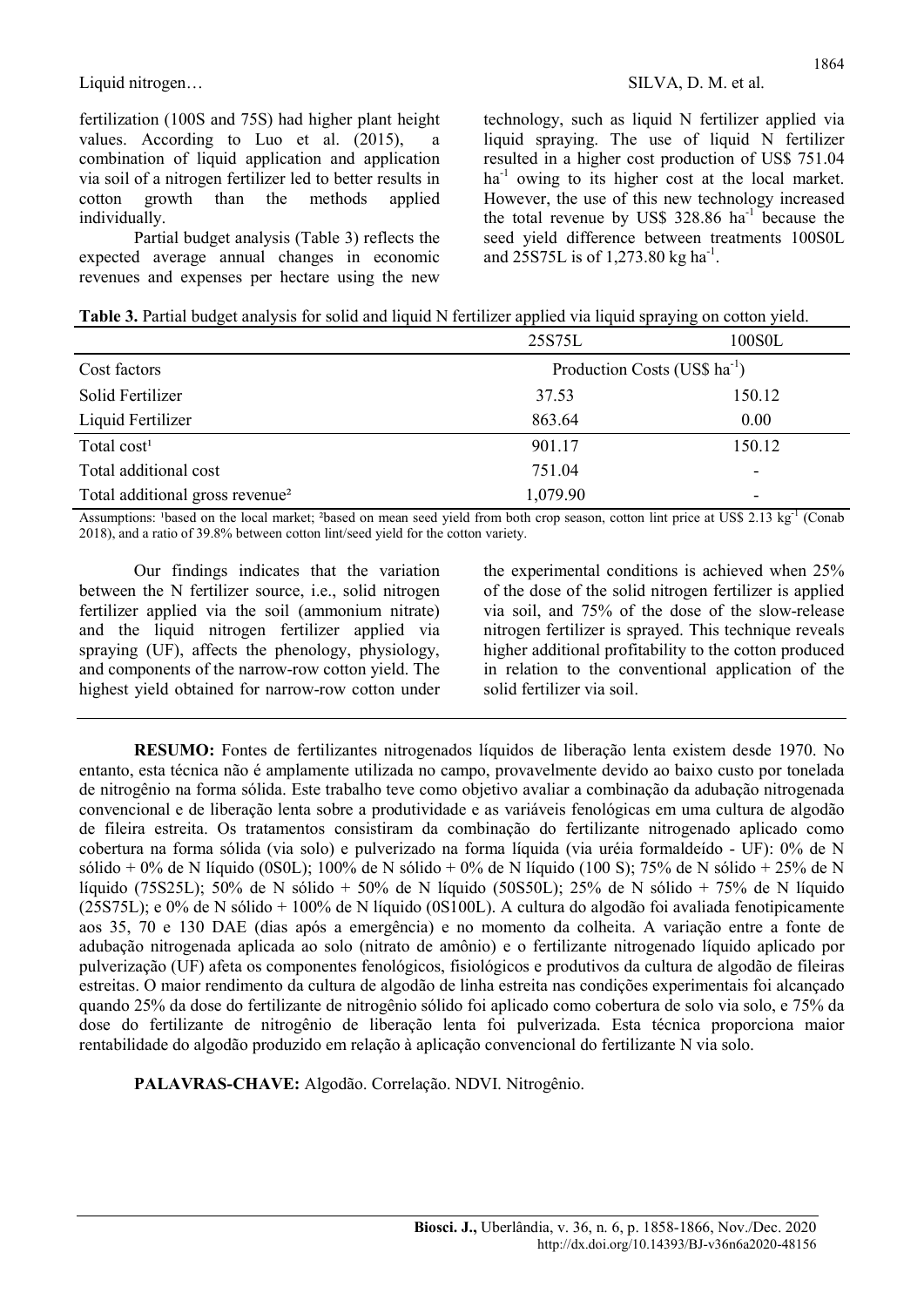## **REFERENCES**

AHSAN, M. Z.; MAJIDANO, M. S.; BHUTTO, H.; SOOMRO, A. W.; PANHWAR, F. H.; CHANNA, A. R.; SIAL, K. B. Genetic Variability, Coefficient of Variance, Heritability and Genetic Advance of Some Gossypium hirsutum L. Accessions. Journal of Agricultural Science, v. 7, n. 2, 2015. https://doi.org/10.5539/jas.v7n2p147

BAIO, F. H. R.; NEVES, D. C.; CAMPOS, C. N. D. S.; TEODORO, P. E. Relationship between cotton productivity and variability of NDVI obtained by landsat images. Bioscience Journal, v. 34, n. 6, 2018. ISSN 1981-3163. https://doi.org/10.14393/BJ-v34n6a2018-39583

BHERING, L. L. Rbio: A tool for biometric and statistical analysis using the R platform. Crop Breeding and Applied Biotechnology, v. 17, p. 187-190, 2017. ISSN 1984-7033. Disponível em: https://doi.org/10.1590/1984-70332017v17n2s29

BORIN, A. L. D. C.; FERREIRA, A. C. D. B.; SOFIATTI, V.; CARVALHO, M. D. C. S.; MORAES, M. C. G. Produtividade do algodoeiro adensado em segunda safra em resposta à adubação nitrogenada e potássica. Revista Ceres, v. 64, p. 622-630, 2017. https://doi.org/10.1590/0034-737x201764060009

FLORIO, A.; FELICI, B.; MIGLIORE, M.; DELL'ABATE, M. T.; BENEDETTI, A. Nitrogen losses, uptake and abundance of ammonia oxidizers in soil under mineral and organo-mineral fertilization regimes. Journal of the Science of Food and Agriculture, v. 96, n. 7, p. 2440-2450, 2016. https://doi.org/10.1002/jsfa.7364

FRAZÃO, J. J.; SILVA, Á. R. D.; SILVA, V. L. D.; OLIVEIRA, V. A.; CORRÊA, R. S. Fertilizantes nitrogenados de eficiência aumentada e ureia na cultura do milho. Revista Brasileira de Engenharia Agrícola e Ambiental, v. 18, p. 1262-1267, 2014. https://doi.org/10.1590/1807-1929/agriambi.v18n12p1262-1267

FREIRE, E. C. Algodão no cerrado do Brasil. 3. Brasília: Editora Positiva, 2015. 956.

GUELFI, D. Fertilizantes nitrogenados estabilizados, de liberação lenta ou controlada. Informações Agronomicas, n. 157, p. 1-14, 2017.

KAY, R. D.; EDWARDS, W. M.; DUFFY, P. A. Farm management. 8. New York: McGraw-Hill, 2015. 480p.

KHAN, A.; TAN, D. K. Y.; AFRIDI, M. Z.; LUO, H.; TUNG, S. A.; AJAB, M.; FAHAD, S. Nitrogen fertility and abiotic stresses management in cotton crop: a review. Environmental Science and Pollution Research, v. 24, n. 17, p. 14551-14566, June 01 2017. https://doi.org/10.1007/s11356-017-8920-x

LUO, Z.; KONG, X.; DAI, J.; DONG, H. Soil plus foliar nitrogen application increases cotton growth and salinity tolerance. **Journal of plant nutrition,** v.  $38$ , n.  $3$ , p.  $443-455$ ,  $2015$ . ISSN 0190-4167. https://doi.org/10.1080/01904167.2014.912324

MOTOMIYA, A. D. A.; VALENTE, I.; MOLIN, J.; MOTOMIYA, W.; BISCARO, G.; JORDAN, R. Vegetation index in cotton under rates of nitrogen and growth regulator. Semina: Ciências Agrárias, v. 35, n. 1, p. 169-177, 2014. https://doi.org/10.5433/1679-0359.2014v35n1p169

NARDI, P.; NERI, U.; DI MATTEO, G.; TRINCHERA, A.; NAPOLI, R.; FARINA, R.; SUBBARAO, G. V.; BENEDETTI, A. Nitrogen Release from Slow-Release Fertilizers in Soils with Different Microbial Activities. Pedosphere, v. 28, n. 2, p. 332-340, 2018/04/01/ 2018. https://doi.org/10.1016/S1002-0160(17)60429-6

PILBEAM, D. J. The Utilization of Nitrogen by Plants: A Whole Plant Perspective. Annual Plant Reviews, p.305–351. 2011. https://doi.org/10.1002/9781444328608.ch13